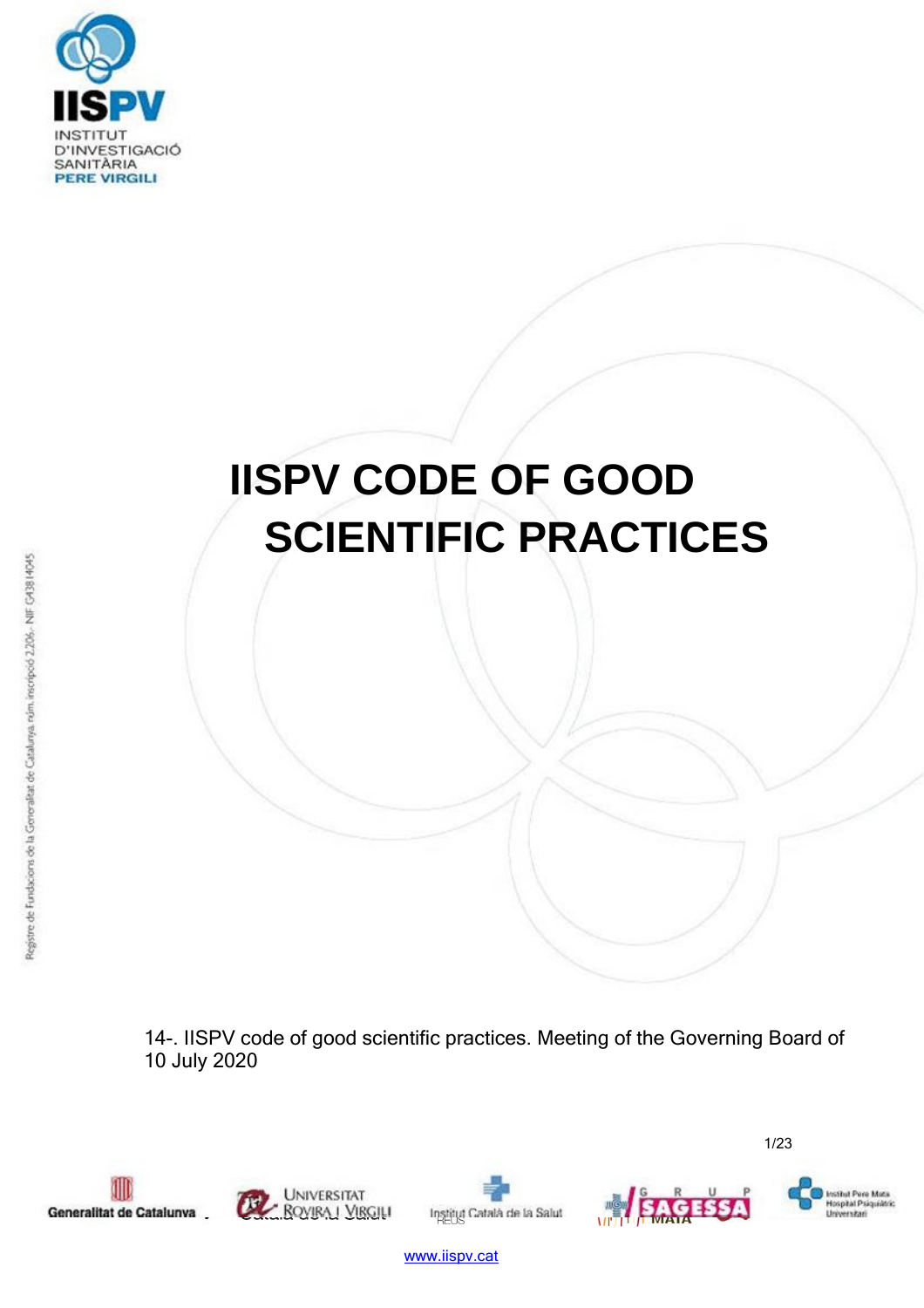

# **CONTENTS:**

| $\mathbf{1}$ .   |  |  |
|------------------|--|--|
|                  |  |  |
| $\overline{2}$ . |  |  |
| 3.               |  |  |
| 4.               |  |  |
| 5.               |  |  |
| 6.               |  |  |
| 7.               |  |  |
| 8.               |  |  |
| 9.               |  |  |
| 10.              |  |  |
| 11 <sub>1</sub>  |  |  |
| 12 <sub>1</sub>  |  |  |
| 13 <sub>1</sub>  |  |  |
| 14.              |  |  |
|                  |  |  |

 $2/23$ 







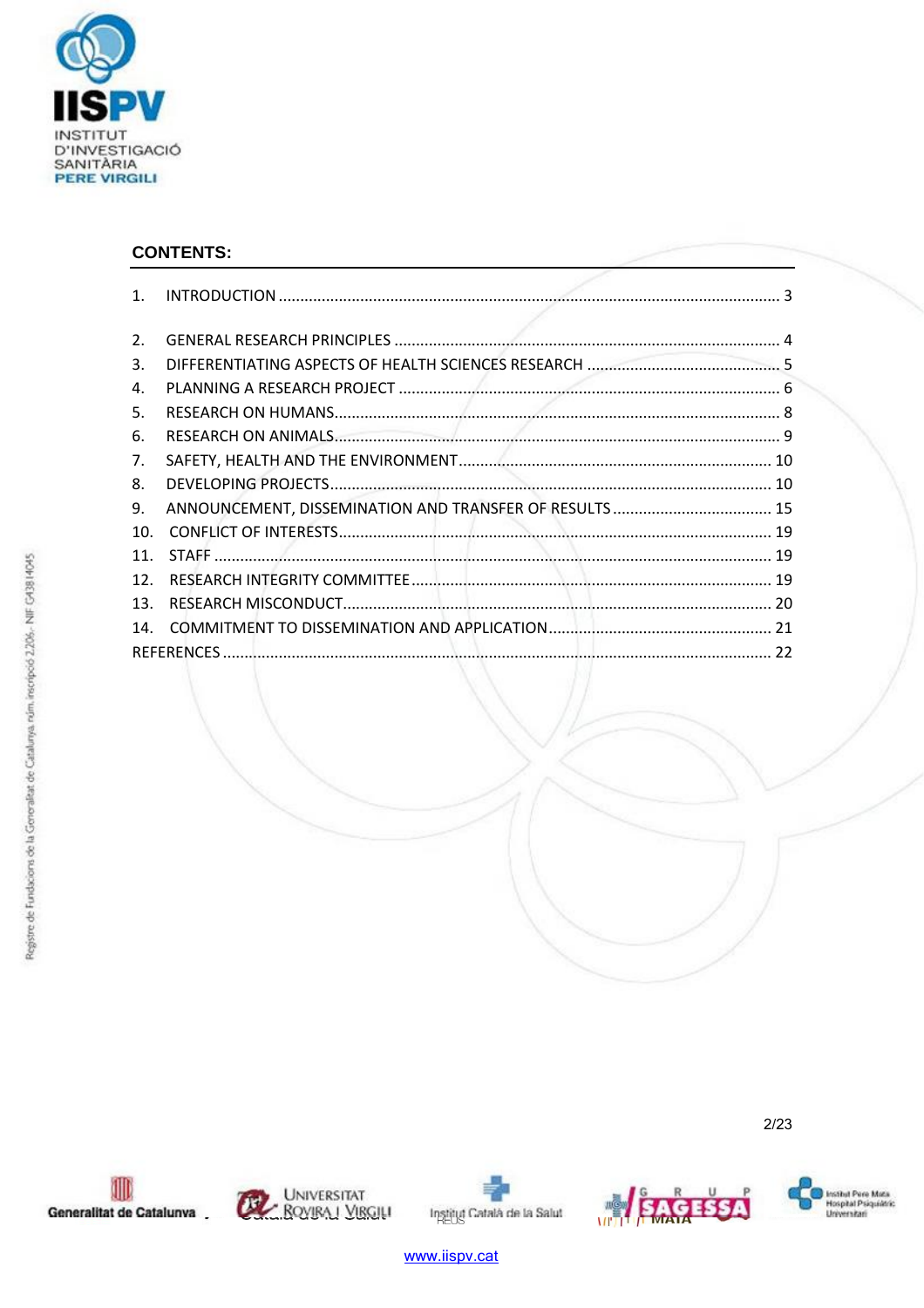

# **1. INTRODUCTION**

The Pere Virgili Health Research Institute (IISPV, in its initials in Catalan), is an organisation set up in 2005 within the framework of inter-institutional scientific collaboration among: the ICS Camp de Tarragona (University Hospital of Tarragona Joan XXIII), ICS Terres de l'Ebre (Verge de la Cinta Hospital, Tortosa), the Sant Joan de Reus University Hospital, Grup Pere Mata and the Rovira i Virgili University to coordinate health and biomedical research and research training in the Camp de Tarragona and Terres de l'Ebre.

The IISPV is accredited as a CERCA centre.

The IISPV Code of Good Practice (CdPC IISPV) is a set of recommendations and commitments regarding research-related activities, innovation in scientific practice to ensure the integrity of research staff behaviour and the quality of knowledge generated.

Its goal is to create an environment conducive to high-quality research, as well as foreseeing integrity issues in the behaviour of scientists The content of this code supplements that already provided for in existing legal regulations.

The document complies with the laws and regulations currently in force.









Institut Pere Mata<br>Hospitat Psiquide Universitari

3/23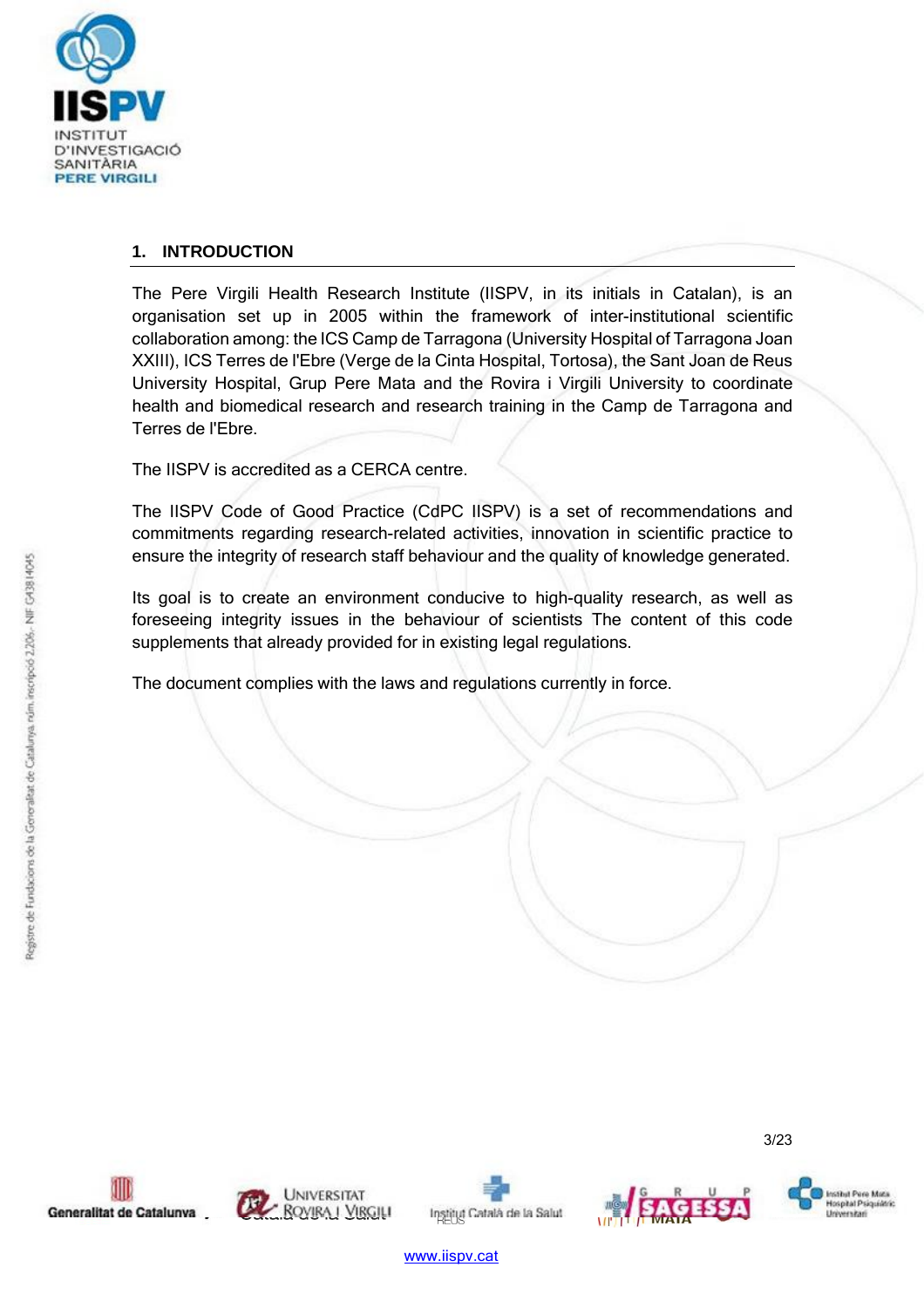# **2. GENERAL RESEARCH PRINCIPLES**

# **2.1. Methodical doubt exercise**

The principle of scientific knowledge is the capacity to question why facts are as they are. Science seeks objective knowledge that can be accepted as true in a socio-cultural context. To achieve it, one follows a reflective process with two phases: methodical doubt and the validation of an explanatory hypothesis. Methodical doubt implies independent judgement and non-acceptance of any idea as absolute or definitive. To validate a hypothesis, one has to find evidence or arguments that consolidate it. This inquisitorial attitude at the forefront of the scientific task must is something that researchers must always bear in mind.

# **2.2. General rules that regulate scientific practice**

- Observation and experimentation in clinical practice, in the laboratory or the natural environment, are directed at the obtaining of data that can provide answers to scientific questions that are formulated a priori. Research must follow well-defined and well-designed protocols with rigour, that can be replicated, examined, evaluated and understood by any other researcher. The design has to be done with care to optimise the use of resources, always taking into account the rules for work of the centre where the research is conducted.
- One must maintain a systematically sceptical approach and be open to doubt, especially when it comes to one's own results. One of the principal forms of evidence to validate a scientific study is it replicability. The more surprising or desired a result is, the more important it is to reproduce it within a research group, before announcing it externally.
- Vigilance of any form of expectation motivated by self-interest or prejudices of any kind must be exercised at all times. The critical faculty must be maintained to foster a state of systematic alertness that can detect erroneous interpretations as a result of the limitations of experimental design, excessive generalisation and superficiality in interpretation.
- It is crucial to make a systematic, controlled and safe collection of primary data, and guarantee the storage of the documentation generated during the period established by the type of study itself. The data have to be clear and comprehensible, and include the methods used to generate them.

**Hospital Universitari** Sant Joan **REUS** 



4/23

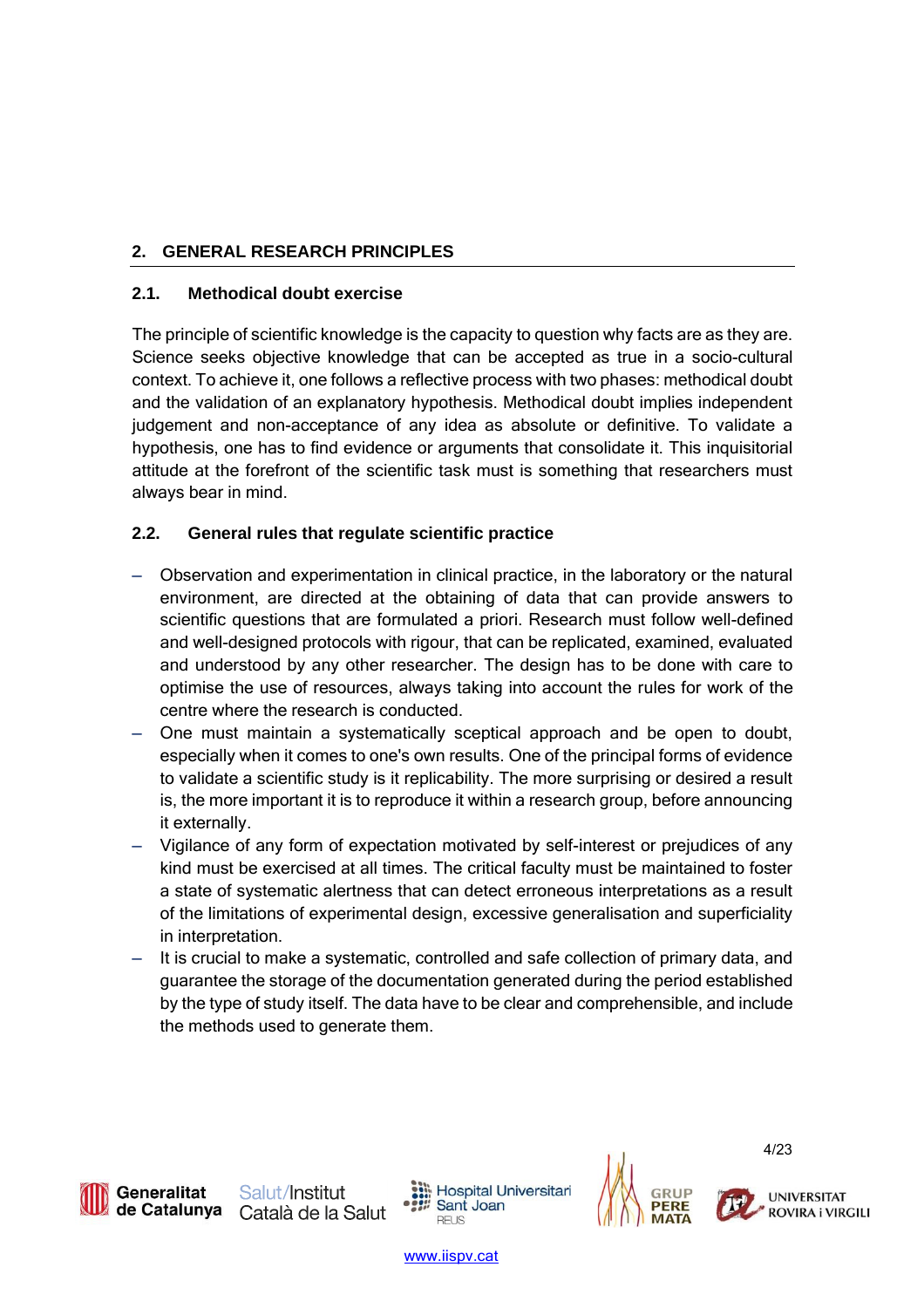

# **2.3. Application to the IISPV**

- IISPV staff are committed to abiding by this Code, also including the laws and regulations enumerated in other documents (see Annex 3 "Law, regulations and documents") and to ensure that it is known by its whole team.
- The researchers will be able to determine freely the methods to solve problems, as long as the principles and recognised ethical practices are respected, and the limitations that are derived from the circumstances of the investigation or for operational reasons are accepted.
- IISPV staff must provide financing agencies with guarantees that the resources allocated to research are used in the most efficient way possible and comply with ethical principals.
- Before the scientific community, one must ensure that results are disseminated, including negative results, to prevent unnecessary duplication of effort.
- Scientific malpractice must be prevented, both in the realisation of the research process and in its dissemination to the scientific community.
- The necessary means must be used to ensure that the resources allocated to research are put to the best possible use and that the rights of sick people are protected.

# **3. DIFFERENTIATING ASPECTS OF HEALTH SCIENCES RESEARCH**

- Clinical care practice and health treatments are based on a body of scientific knowledge, skills, techniques and attitudes of the professionals in the field. This knowledge is gained by means of systematic research. its transfer is conducted through scientific publications and teaching.
- The research that is conducted in basic settings, in clinics or in the public health service, makes it possible to renew and increase the existing knowledge base through an orderly procedure. This consists in a sequence of processes aimed at an ultimate goal, which is the improvement of the professional practice and public health.
- Quality research makes it possible for the professionals to keep their knowledge up to date and to have an open-minded attitude to change, which results in improvement in healthcare. To achieve it, what is needed is to bring together all the resources available, such as the effort, the time and the dedication of the research personnel.
- An especially important aspect is that when efforts are directed to a project and none to a particular direction, other options are rejected, hence the importance of deciding correctly. –







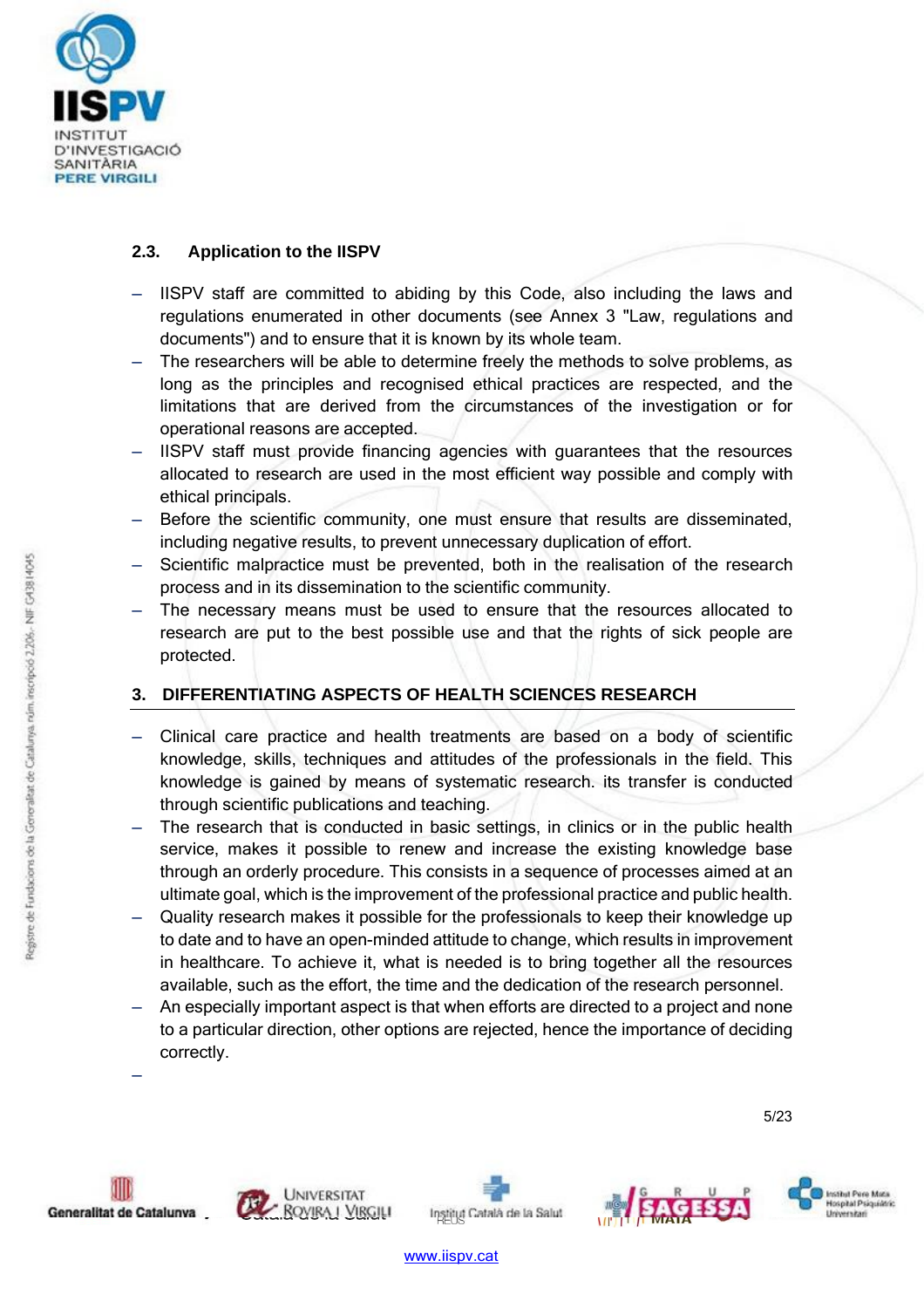

- Communication of the results allows knowledge to be transferred and science to progress. It is therefore essential, once it is in the public domain, to avoid duplication and to promote improvements in procedures and development of new technology. In this way, society as a whole benefits.
- In order that all of this process is accepted by society, which provides the resources used to develop it, a set of ethical postulates must be fulfilled and specific conditions must be met. It is the scientific community that evaluates and determines the validity of our knowledge.
- The research environment is competitive when it comes to obtaining resources and funding. These resources may come from external funding source, not-for-profit organisations, profit-driven enterprises or the health service itself. The search for funding must not undermine the moral imperative that underpins the process.
- Today, research is conducted in increasingly wide spheres. Multi-site studies are increasingly common. The centre and the research staff must be committed, on the one hand, to reviewing with keen interest the participation in this type of study and, on the other hand, they must not participate in it until they have carried out this review.
- The IISPV"s Guide to Good Practices in Research constitutes a commitment of the institute and the research staff in terms of the realisation of all scientific processes, to the highest possible standard.

# **4. PLANNING A RESEARCH PROJECT**

To stand a chance of success, a research project needs to meet a minimum standard of planning. Without these elements in place, no project can be considered and it cannot be registered as such with any research bodies, as it will lack the elements of assurance and protection that are referred to in this document.

Any research that directly involves humans, experimental animals, or material of human embryonic origin must first be set out in a written research plan. The text of the research plan must have been independently reviewed by an ethics committee for clinical research and/or animal testing. This text is generally accompanied by the requisite report to obtain permissions and resources<sup>1</sup>.

To stand a chance of success, a research project needs to meet a minimum standard of planning. Without these elements,‐a project cannot be considered; it cannot be registered as such with research bodies and, therefore, it would lack the elements of assurance and protection to which this document refers.

6/23









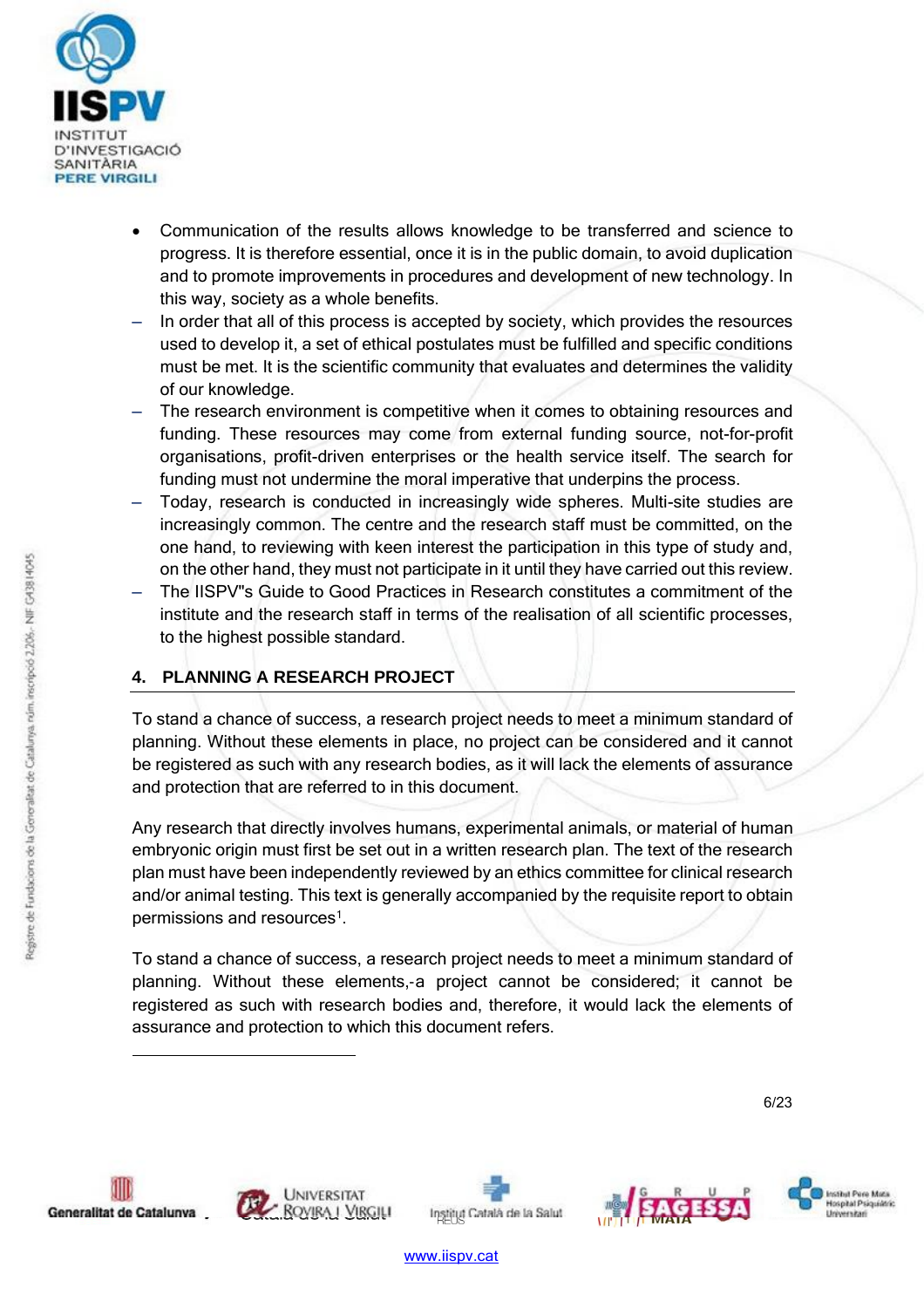

# 3.1 Project design phase

- 1. Appointment of the lead researcher
- 2. Review of pre-existing information. Establishment of a hypothesis
- 3. Discussion of the aims.
- 4. Selection of the focus, variables and the observational and experimental methodology
- 5. Determination of the sample size
- 6. Definition of data analysis plan and the statistical methodology
- 7. Determination of the minimum resources necessary for the viability of the project
- 8. Definition of the data collection and custody system
- 9. Task planning

3.2 Design of the protocal in the case of clinical trials

- 1. It is compulsory to draw up a protocol
- 2. Minimum required content
- 3. Research team
- 4. Publication rights and financial agreements
- 3.3 Approval of the protocol
- 1. Inter-services collaboration agreements
- 2. Scientific approvals
- 3. Ethics approval
- 4. Legal approval
- 5. Undertaking of the research team
- 6. Existence of a contractual agreement

# *Financial conditions*

If there is a financial compensation, there must be a contractual agreement, in the form of a written document, that sets out the conditions agreed upon by the parties. This must at least be signed by the promoter or funding body as the case may be, the responsible executive of the IISPV, the lead researcher and the health institution where the study is to be conducted. The financial management of the funds obtained shall be conducted via the IISPV and all of its recommendations must be followed. In the event that a project is not managed directly through the IISPV, as a result of alliances or agreements with other institutions, the IISPV must be aware of it.

7/23







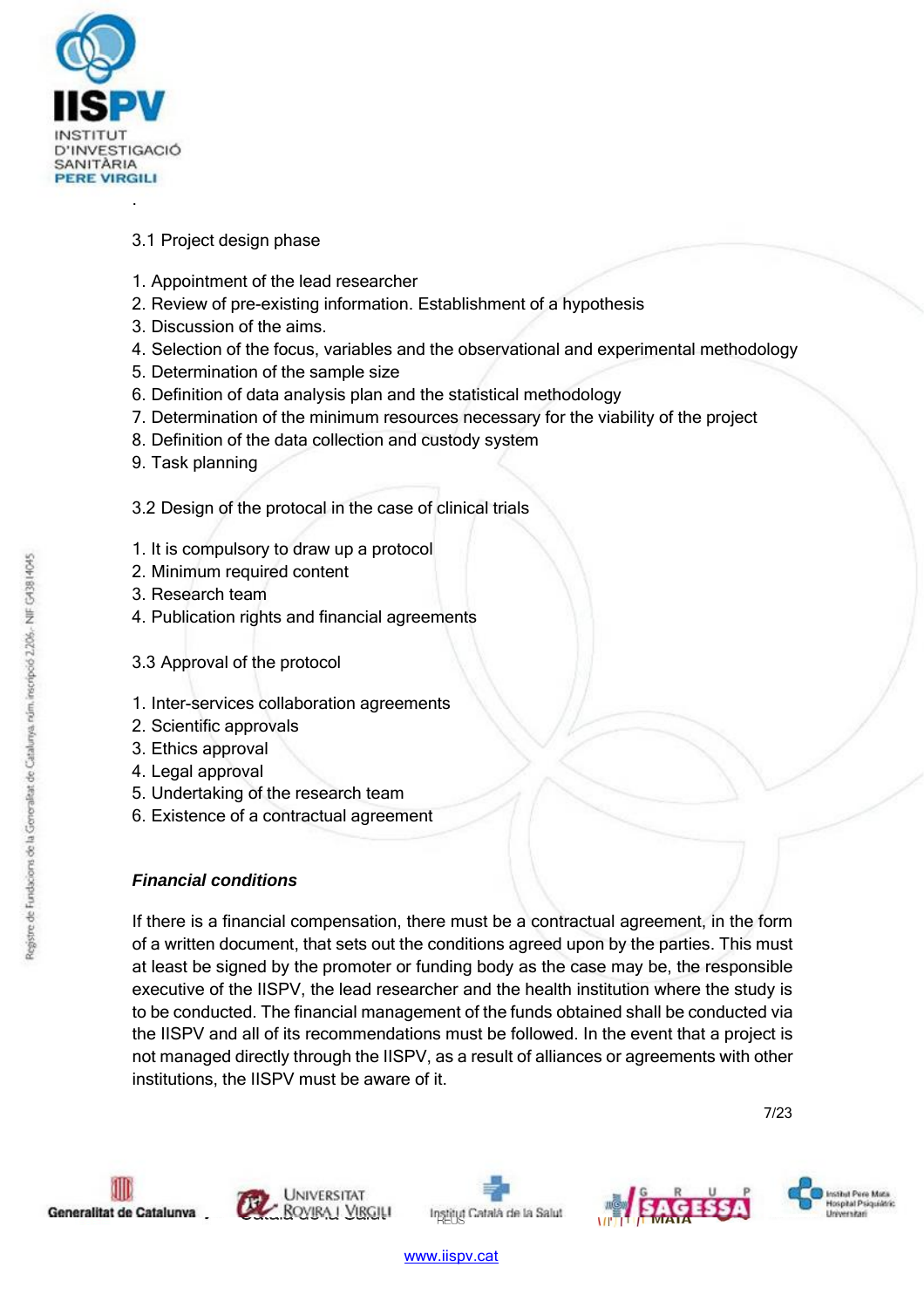

# **5. RESEARCH ON HUMANS**

# **5.1 Prior informed consent document**

Research projects that have the participation of patients or volunteers will have to have their informed consent before they begin, either through their signature or that of their legal representative.

# **5.2 Ethical principles**

Biomedical research in the centre must be based on universally recognised ethical postulates of autonomy and the principle of benefit. The principle of autonomy must be respected especially in the case of disabled persons, for whom their guardian(s) will be responsible.

# **5.3 Prior information to informed consent**

The information that has to be given to the patient that participates in a project has to provide before he or she signs the acceptance document. This information has to be given to the participant in the most clearly intelligible terms possible, respecting the cultural values of each person. Patients must be given the time they need to be able to study the proposal and take a decision that is well-grounded.

# **5.4 Written information**

Patients must be provided with a document specifying the potential benefits and risks of their participation in the study, and the full name of the person who informed them and the lead researcher of the study . Their express acceptance must be recorded, or that of his/her legal guardian(s).

# **5.5 Financial compensation**

If the project allows for financial compensation for the participants, be they patients or healthy volunteers, this fact must be recorded, as well as the relationship with the extraordinary expenses that their participation may entail.

8/23









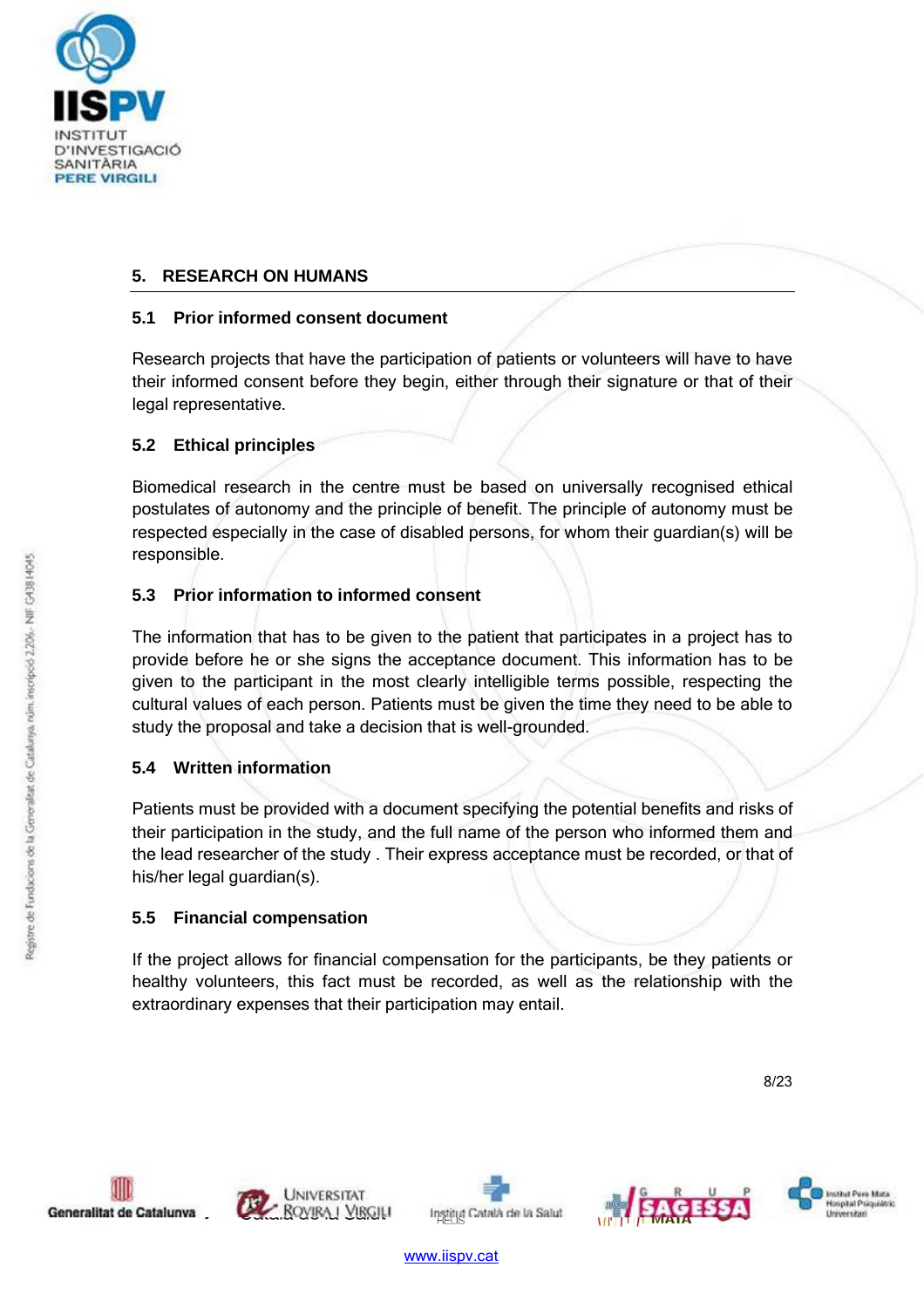

# **5.6 Approval by the research ethics committee or the body that performs this role.**

The research cannot be initiated until the research ethics committee has evaluated and approved the protocol. This committee ensures that the rights of patients', healthy volunteers and other persons who participate in a research project are respected, The requisite documents must be sent to this committee on a yearly basis and on the completion of the study.

# **5.7 Notice and action to be taken in the event of possible adverse effects**

If adverse effects occur, the promoter must be informed immediately. If they are potentially serious, the patient must be withdrawn from the study.

# **5.8 Biobank**

The setting up and operation of the biobanks and their basic organisational requirements are set out in the current specific regulations. It is essential to have the relevant informed consent in accordance with the type of sample and use one wishes to make of it (see the annex on relevant law).

# **6. RESEARCH ON ANIMALS**

Research involving animals must be in accordance with the '3Rs ("replace, reduce and refine"), and each aspect must always be justified.

# **6.1 Animal model justification**

There must always be a rationale of the need to use animals as experimental subjects, and indicate the non-existence or contra-indication of alternative methods that could replace them.

# **6.2 Deciding on the number of animals**

The sample size of the study must be determined, and it must be kept as small as possible.

# **6.3 Mitigation of discomfort**









9/23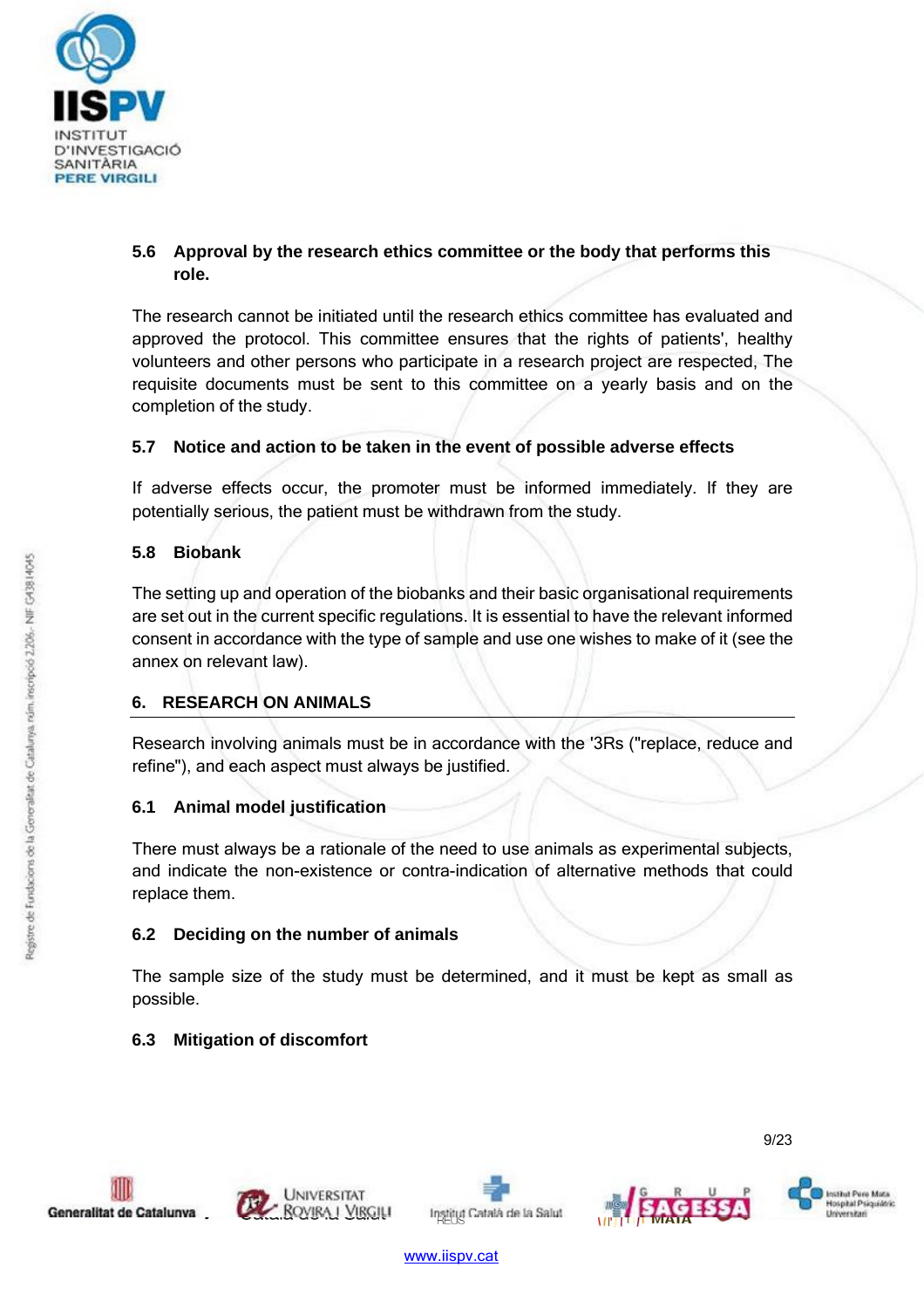

The procedures to prevent animal suffering and the method of termination must be specified, which must be the most appropriate possible, according to the principle of refinement.

# **6.4 Approval of the animal testing ethics committee**

The research may not start until the animal testing ethics committee has given its final approval. When the study comes to an end, the requisite yearly and final reports must be sent to the ethics committee.

# **7. SAFETY, HEALTH AND THE ENVIRONMENT**

The research staff must be aware of the safety, occupational health and environmental protection measures that must be taken into account in conducting research activities.

Each centre will ensure that the research is carried out ensuring the safety and health of the staff involved, as well as respecting the environment. Research groups must ensure that their activities are carried out within the framework of policies for the prevention of occupational risks and environmental protection, both the centre's and those established by current law, which includes specific sections for genetically modified organisms.

# **8. DEVELOPING PROJECTS**

# **8.1 Responsibility of the Lead Researcher**

The lead researcher is the person responsible for the project. In the event that he or she is replaced, the replacement must be authorised by the funding agency and the management of the centre, before going on with the research. In these circumstances, the person put forward must have at least the same capacity as the person replaced.

# **8.2 Supervision of the study**

The lead researcher must ensure that his or her research team follows the authorised protocol, including the meticulous monitoring of the pre-doctoral research personnel and any other personnel who are in training, to ensure that they comply with the protocol and receive the appropriate instruction.

10/23









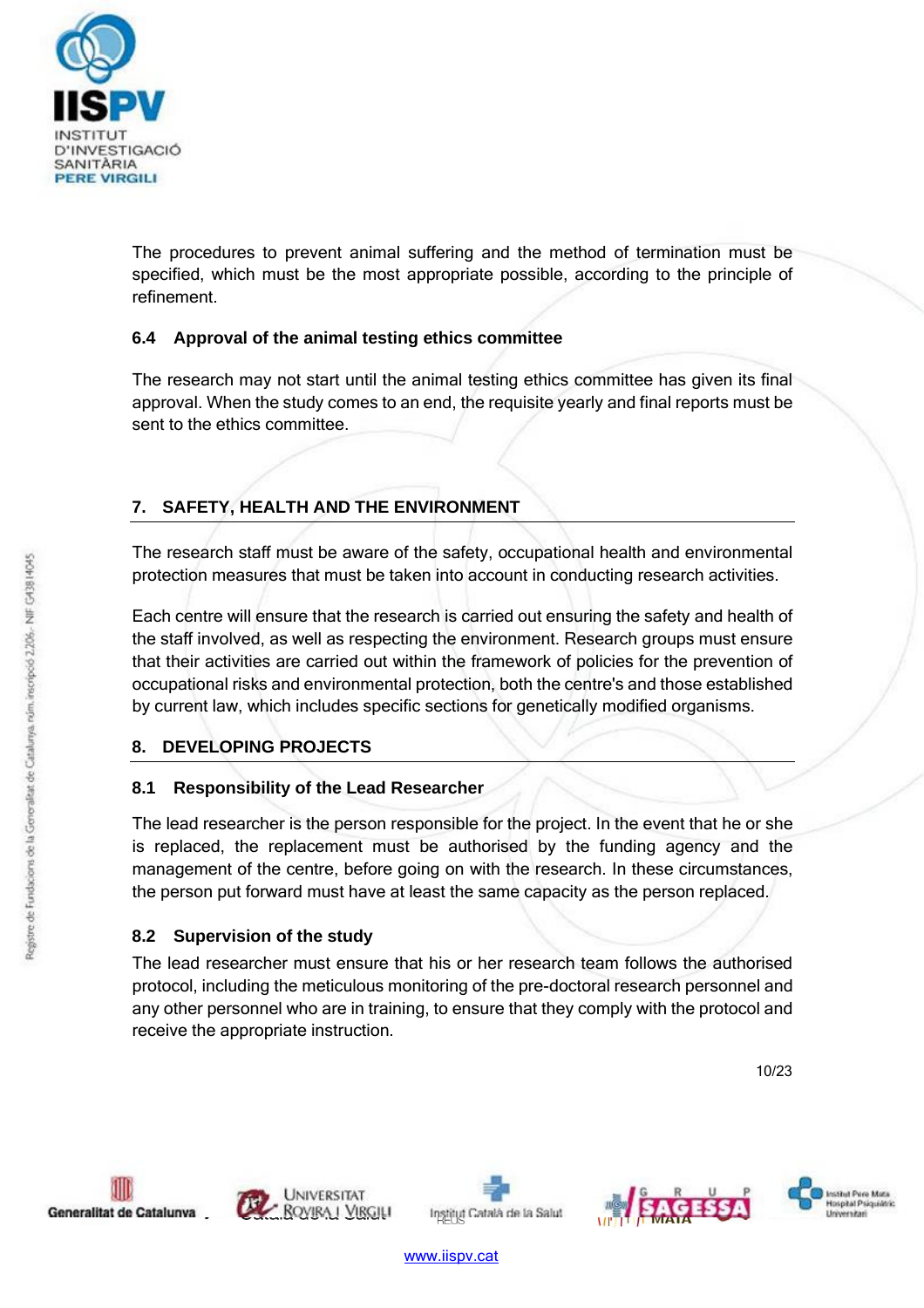

# **8.3 Modifications**

If significant changes need to be made to the project, these must be formally stated in writing. If they are major importance, they must be authorised by all of the bodies that approved them in the first instance.

# **8.4 Audits**

The lead researcher must cooperate in all inspection visits and checks that the centre and/or the external agency may decide to carry out, and in the preparation of the progress reports as required, with the periodicity planned.

# **8.5 Record of expenditure**

The research team is responsible for the efficient use of the budget allocated to the project. Financial management must be transparent and detailed of all payments and receipts. These must enable the requisite reports to be made and checked by the funding agencies.

# **8.6 Use of equipment**

It is a compulsory requirement that researchers maintain the research equipment in the best possible condition, and that they comply scrupulously with the rules for using it. The relevant periodic calibrations must be made, both to ensure the validity and accuracy of the results and to safeguard the physical safety of the persons that are going to use it.

# **8.7 Recording, documentation, storage, custody and sharing of the biological and chemical data and material resulting from the research.**

# **8.7.1 Data collection and retention plan**

All research protocols must make provision for a data collection system, and for the recording of the biological or chemical material resulting from the research, as well as a plan for their custody, conservation and eventual disposal and destruction, in accordance with current law.

11/23









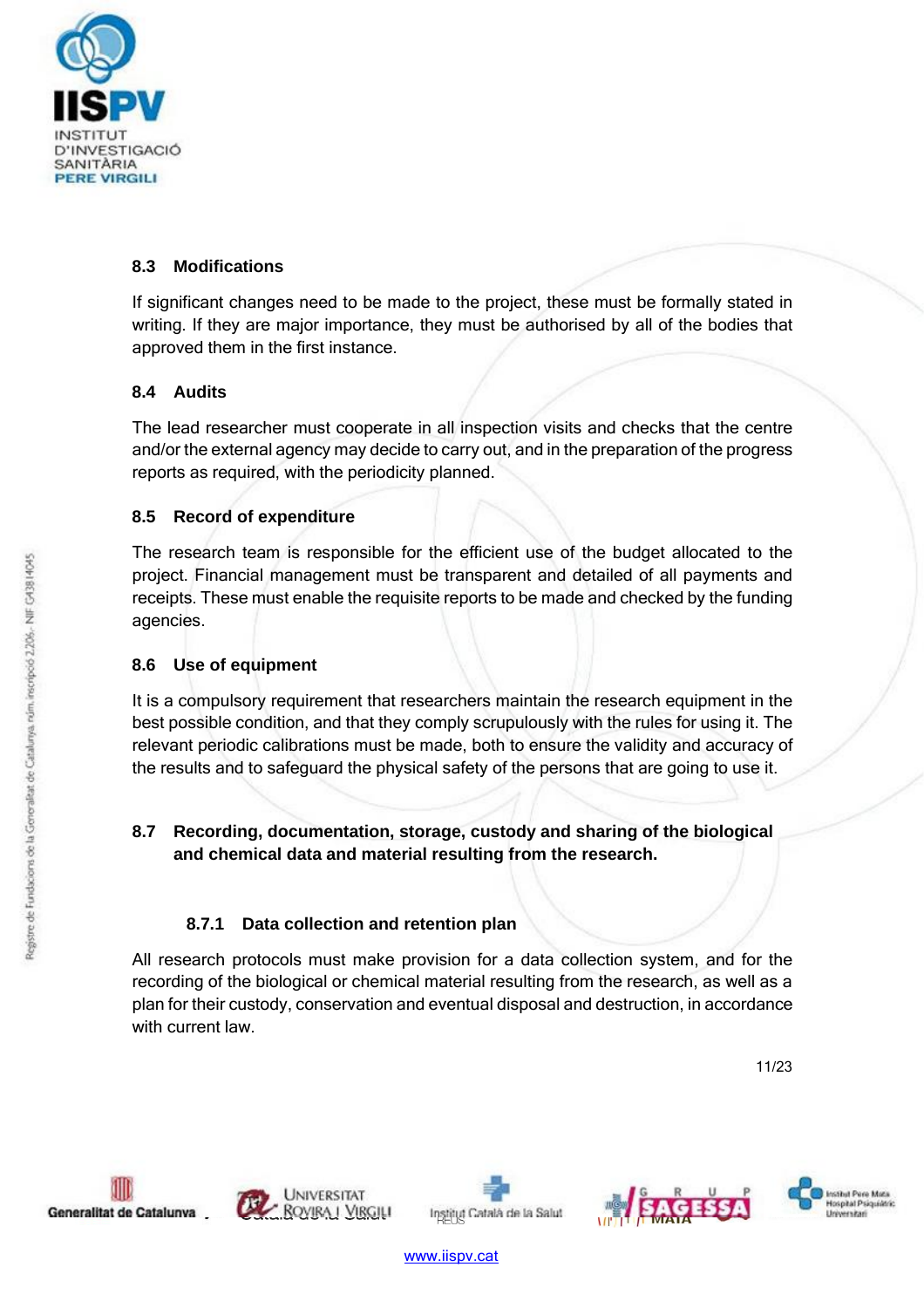

### **8.7.2 Record of data and corrections**

All of the data resulting from experiments and observations of the research must be collected, without exception. This information must be permanently recorded in databases or in any other relevant format, and in a condition to be reviewed by third parties. Records should also include changes, errors, and negative, unexpected, or discordant results, as well as the person making or observing them.











12/23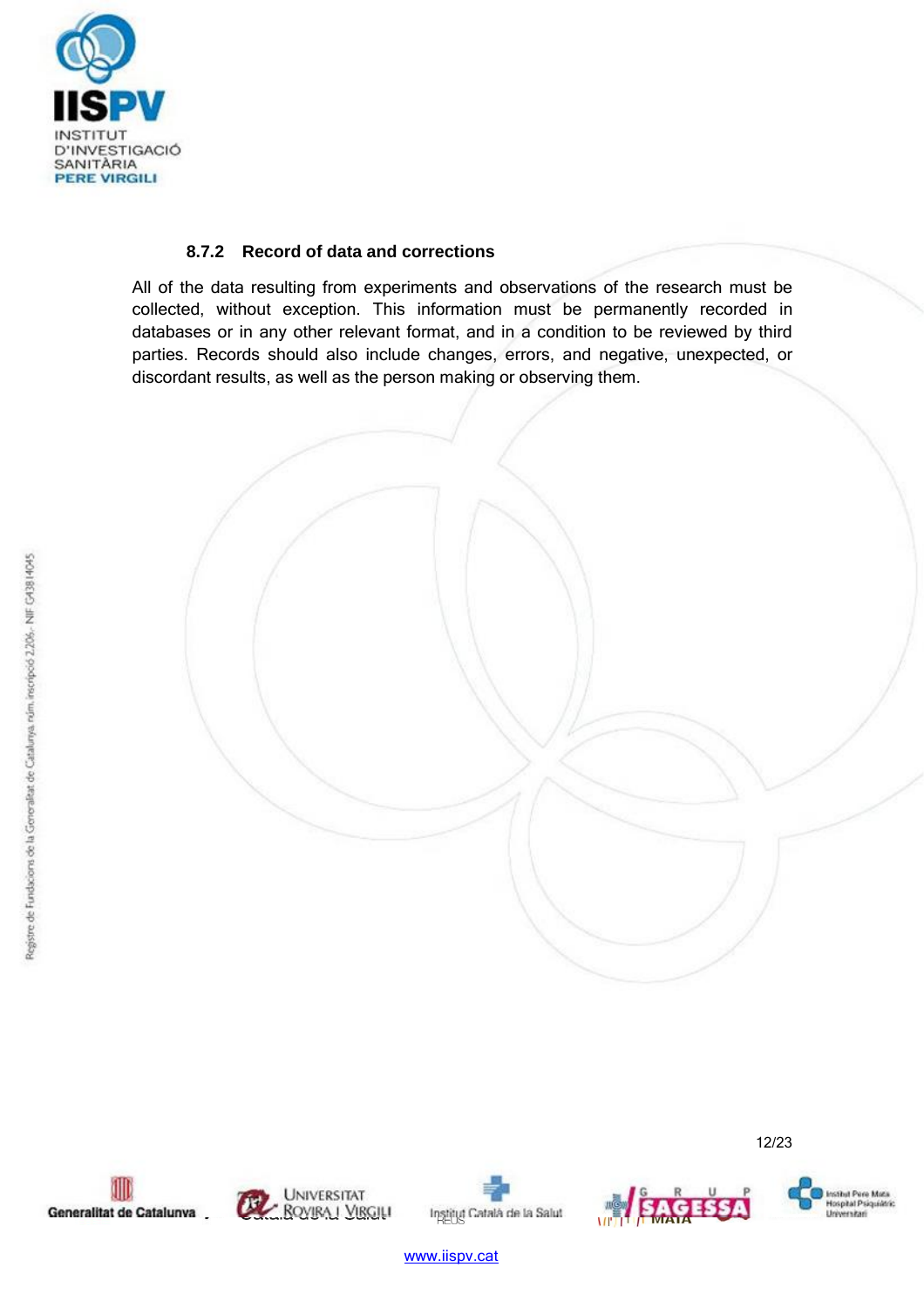

### **8.7.3 Retention of data and samples collected**

It is necessary to provide the necessary means and infrastructures to guarantee the correct custody and conservation of the various documentation and of the resulting biological or chemical material. In the case of data recorded in electronic form, a specific backup plan and their physical location must be included.

#### **8.7.4 Custody and access to the data**

All persons that are part of the research team must be able to access the information of the data obtained and their interpretation. The person responsible for the research must have a single record of the various elements of data collection (notebooks, databases, etc.). and custody of samples, access to which must such that it can be made available to third parties.

# **8.7.5 e. Ownership of the data and samples**

All of the primary documentation (data collection notebooks, databases, etc.) and the biological or chemical material obtained in the course of a research project is the property of the institution or institutions to which the person responsible for the project is bound by an employment relationship. In the event of a change of institution, the person responsible for the project may provide a replacement with a copy of the existing information.

# **8.7.6 Sharing data and samples with third parties**

The data and materials resulting from a search must be public and must such that they can be shared by third parties, except in cases where restrictions have been imposed on their possible future sale. Any loan or transfer will require prior knowledge of the use to be made by the requester, knowledge of the application by the research team and a loan or transfer agreement with the approval of the person responsible for the research, as well as the willingness of the requester in order to take charge of the possible production and delivery costs. Loans may be limited due to reasons of availability, competitiveness or confidentiality.

# **8.7.7 Time limit for retaining data and samples**

All primary and original information, as well as stored biological or chemical material resulting from any research project, shall be retained for at least ten years from the first publication of the results, except in those cases where the law allows for shorter periods or requires longer periods.









13/23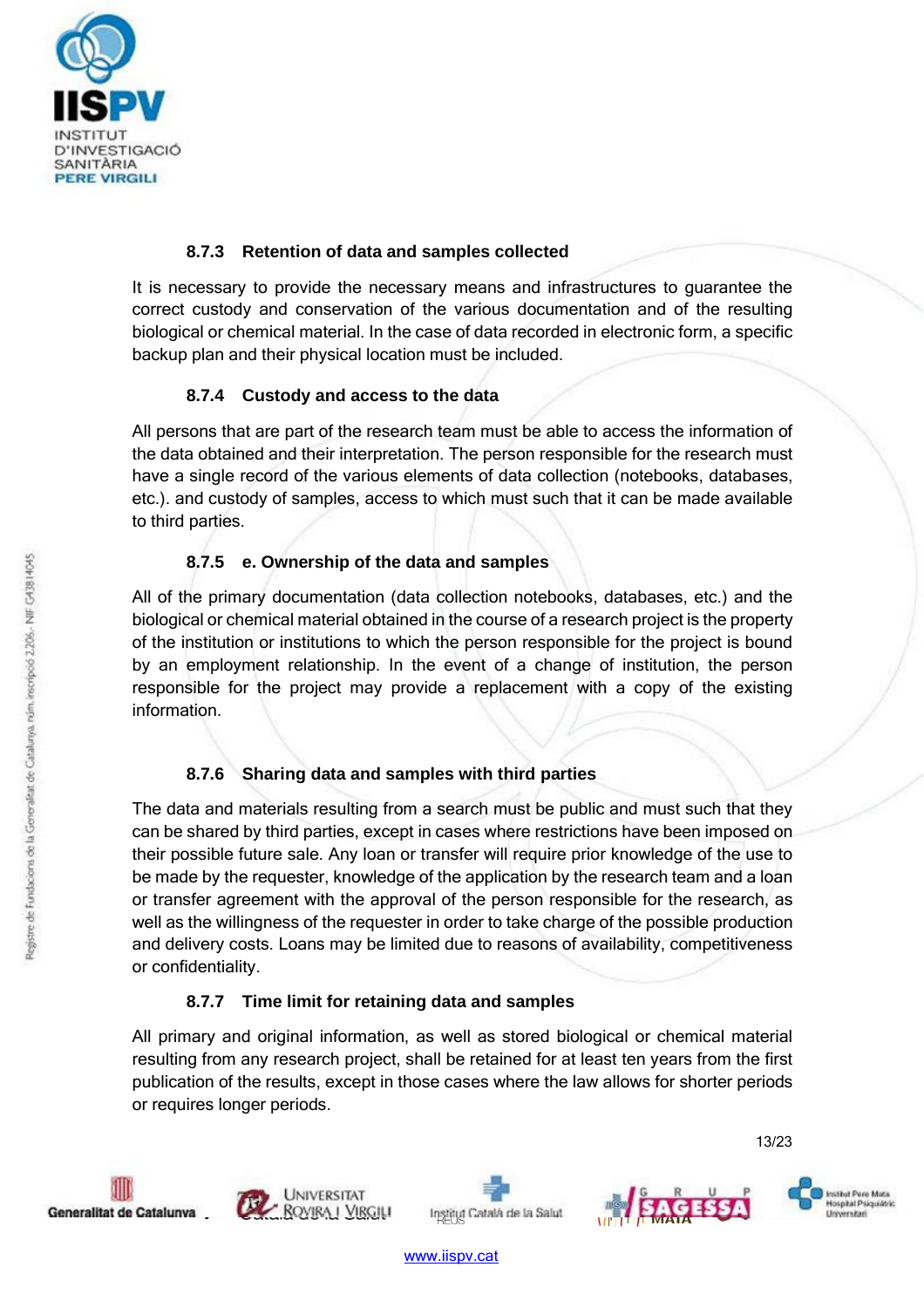

### **8.7.8 Falsification and fabrication**

The falsification and fabrication of data are considered scientific malpractice and serious offences. Falsification is the tampering with or incomplete or inaccurate presentation of the results with the intent to deceive. Fabrication is the distortion of research results by the invention of data, results, or procedures that have not been performed.

#### **8.8 Ownership of the results and intellectual property**

The law states that the data and samples of the research are the property of the institution and not of the researchers, which is a fact they must be aware of. Intellectual property is regulated by the PPI regulations of the IISPV approved at the XXXX Board of Trustees meeting.

14/23







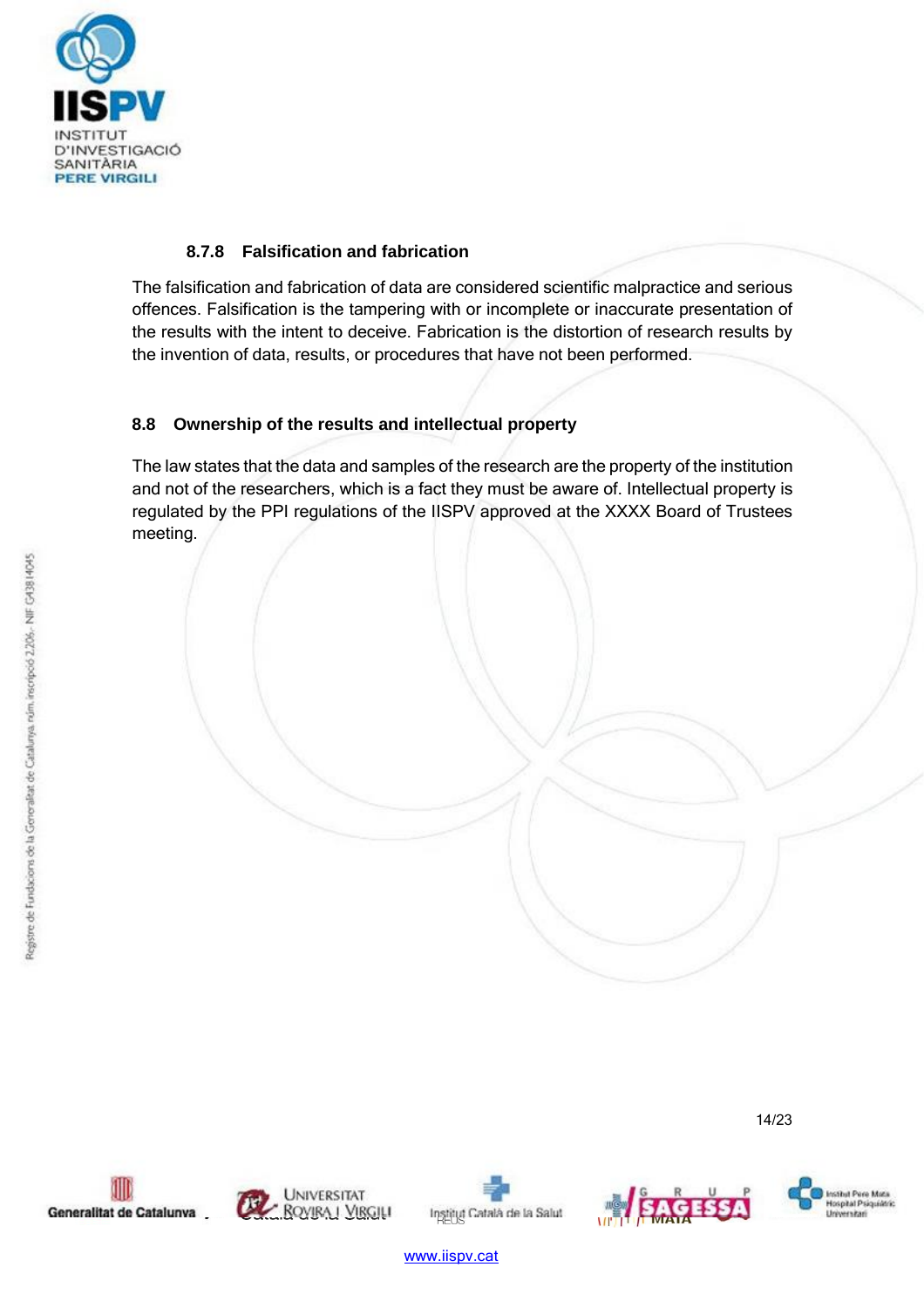

### **8.9 Personal data protection**

At all times, the confidentiality of the clinical, biological and genetic data, as well as the samples that belong to the patients, must be safeguarded. The provisions of Regulation (EU) 2016/679 of the European Parliament and of the Council of 27 April 2016 on the protection of individuals with regard to the processing of personal data and on the free movement of such data and repealing Directive 95/46 / EC (hereinafter, RGPD) and Organic Law 3/2018, of 5 December, on the Protection of Personal Data and the Guarantee of Digital Rights (hereinafter, LOPDGDD) will be followed.

# **8.10 Final report**

At the end of each project a report must be filed that must include the following minimum information: the identity of the lead researcher and of the other people involved, the identity of the laboratory where the study was carried out, any circumstances that could have affected it, the start and end dates of the research , its results and possible modifications to the protocol.

The final report shall be sent to the Scientific Management of the Institute which will review and file it with the rest of the project documents.

# **9. DISCLOSURE, DISSEMINATION AND TRANSFER OF RESULTS**

# **9.1 Obligation to disseminate and transfer of results**

Without the dissemination/transfer of the results, the research process remains incomplete. The results must be communicated to the scientific community, whether they are positive or negative, and even if they are not consistent with the expected results. This stimulates scientific debate, prevents duplication and enables new hypotheses to be formulated.

The lead researcher has the duty to disclose his/her results and is the sole person who can authorise their publication.

# **9.2 Authorship of scientific work, publications and patents**

Information related to the authorship of scientific work, publications and patents

The status of author does not depend on one's profession or hierarchical position, nor on the nature of the employment relationship established, but rather on the contribution to the research. To be considered the author of a publication or patent, it is necessary:









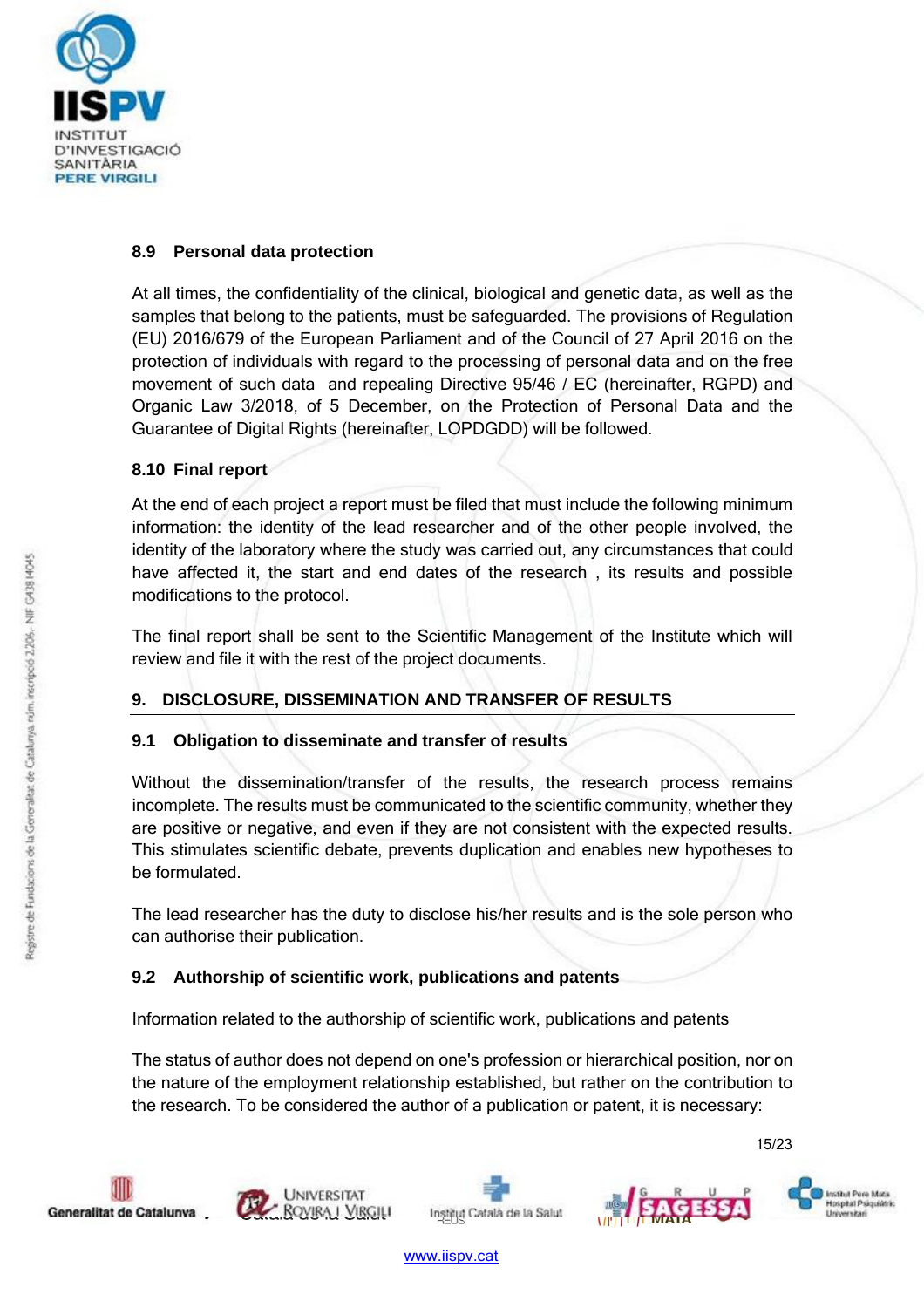

- 1. To have contributed substantially to its creative process, both in its conception and design and during the execution, as well as in the analysis and interpretation of the data derived.
- 2. To have contributed to the preparation of resulting communications, reports or publications.
- 3. To be able to present one's personal contribution and discuss the main aspects of the research.
- 4. The authors must accept in writing the final draft of the original manuscripts which are processed for registration or publication. Provision of data, findings or experimentation subjects

Acknowledgements and thanks to the IISPV are regulated by the rules of acknowledgements and thanks approved at a meeting of the Board of Trustees.

# **9.3 Partially responsible authors**

When in a publication there is an author who cannot assume full responsibility for the content, his/her specific contribution must be identified, with the exception of cases in which this issue is already regulated by rules of publishing.

# **9.4 Honorary authors and unacknowledged authors (***ghost writing***)**

Any person linked to the research group who, due to their hierarchical position or work relationship, as an author or ex-officio *author*, violates academic and research freedom, commits an act of injustice and can be regarded as an abuse of authority . The omission of any person who contributed to it is an act of misappropriation and an attack on the intellectual property of other authors.

# **9.5 Statement of authorship in reports**

The publication of reports, work reports or technical documents, or any other writing addressed to third parties, should always include the relationship between the authors, the centre (or centres) involved, and the subsidies received, in the same terms as a scientific publication or a patent.

# **9.6 Rank order of authorship**

As a general rule, the order of signing of authors involved in scientific publications must be as follows:







16/23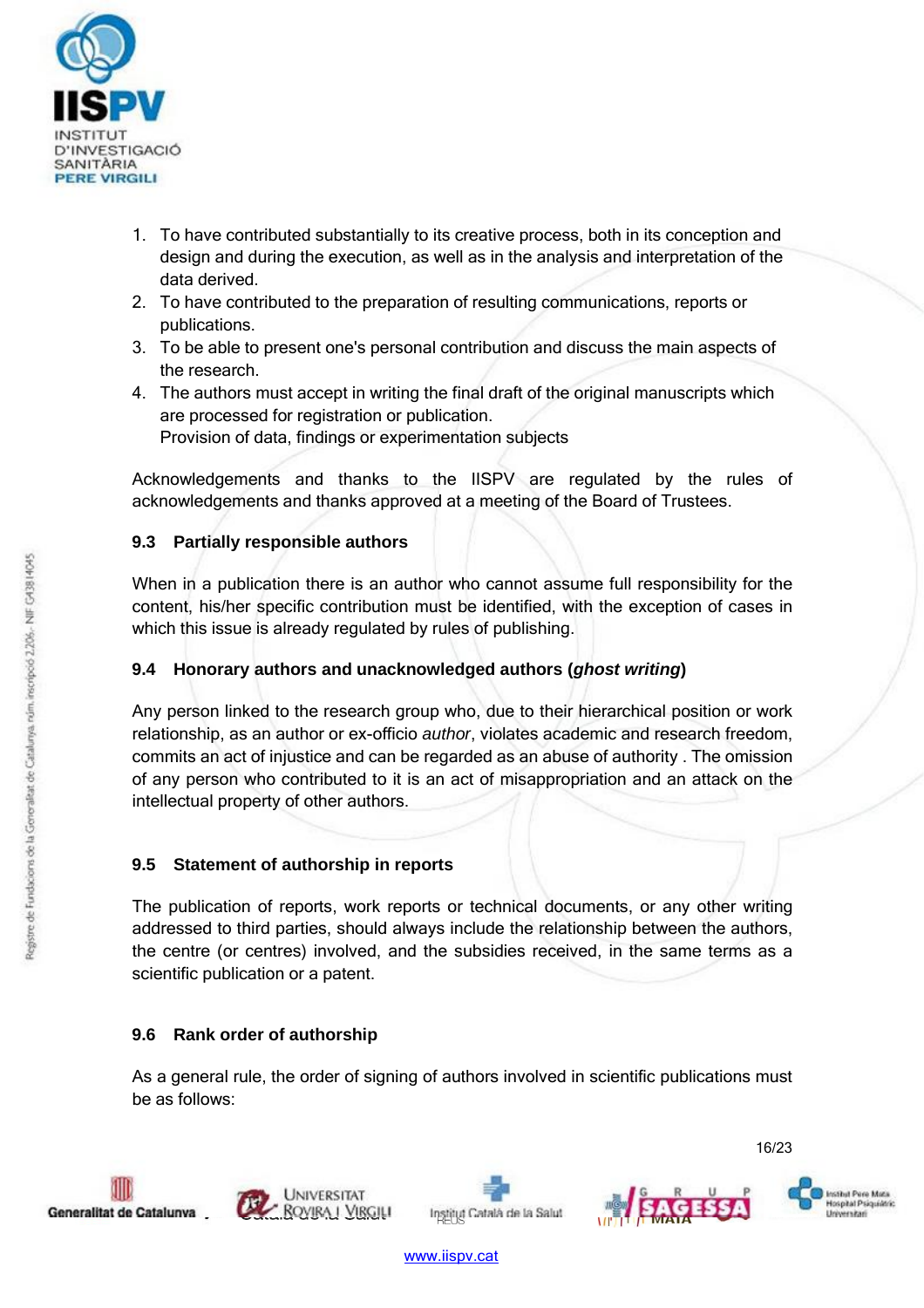

- a) The first person named as author is the one who has made the most important effort during the research, the one that has done the experiment or the fieldwork and prepared the first draft of the article.
- b) The latter is the senior person, responsible for the managing of the project, to whom the ultimate responsibility of the experimental design and the result of the search is entrusted. This is usually the person responsible for the conducting and supervision of the research programme of which the project is a part.
- c) The other authors may appear in order of importance or, as the case may be, in alphabetical order. The author who is in charge of the correspondence is the one who has the main responsibility for the whole publishing process, as well as for any interactions derived from the publication.

# **9.7 Shared principal authorship**

In scientific publications, there is the right to justify the order in which the authors sign. When in a study two or three more authors have devoted the same effort and shared the main work during the preparation of the manuscript, they must be given the same consideration as the principal authors. This will be made explicit in the publication of the original. The same criterion may be applied in the case of intermediate and senior authors.









17/23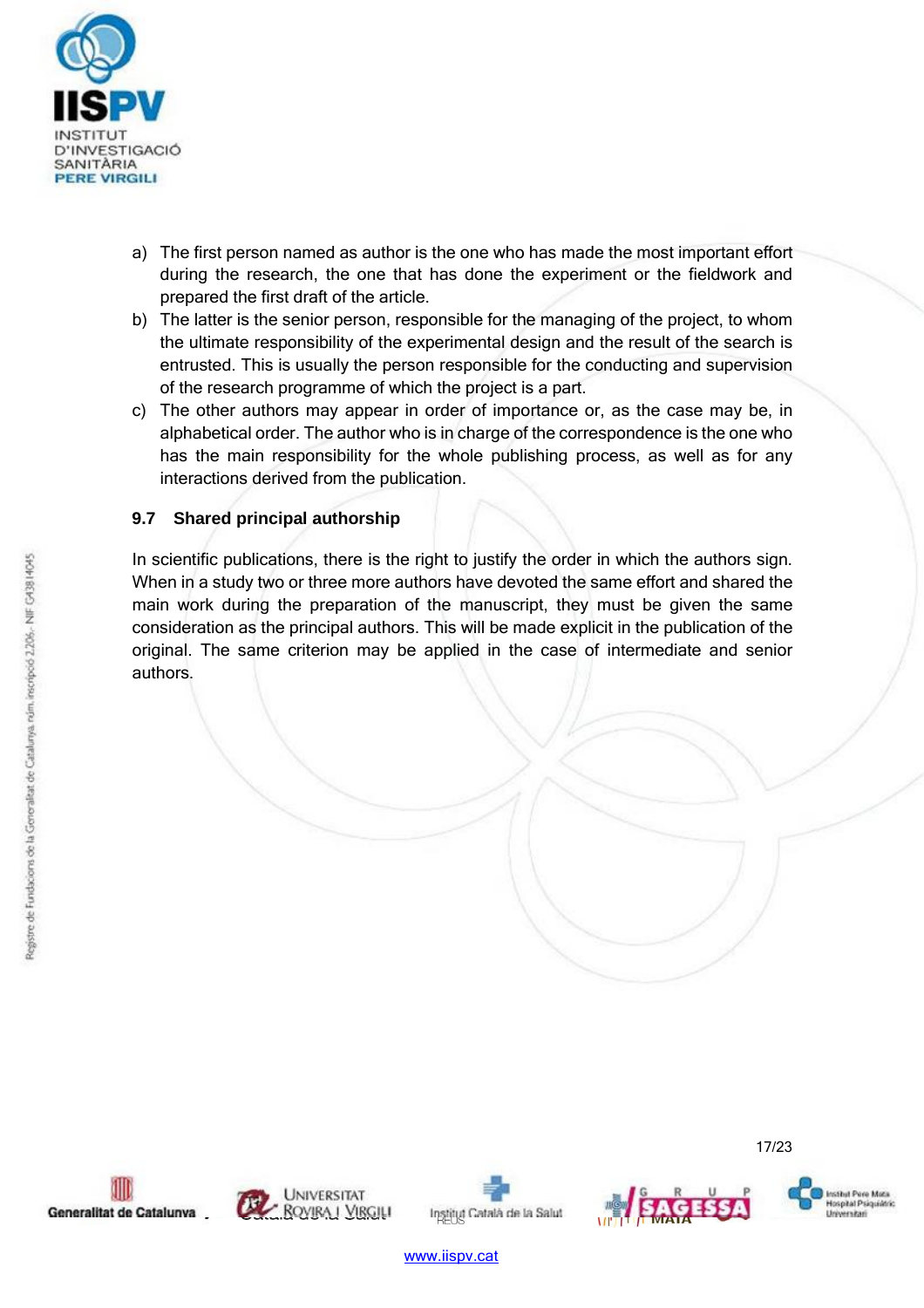

### **9.8 Ethics in publications**

Publications must not be redundant. They must not be fragmented in an arbitrary manner to increase their name. All of the data obtained must be supplied accurately. If any case or variable is deleted, the change must be explained.

#### **9.9 Dissemination via the media.**

Only after the communication or publication of the research results in a scientific journal, or by an equivalent system of review, may the research be publicised in non-expert media. Prior to this, one must have the formal consent of the institution (comunicacio@iispv.cat) and of the agency that funded the project, where applicable. If the project is a coordinated one, the approval of all participating persons and entities is required. Sensationalist formats that raise false expectations are to be avoided.

18/23







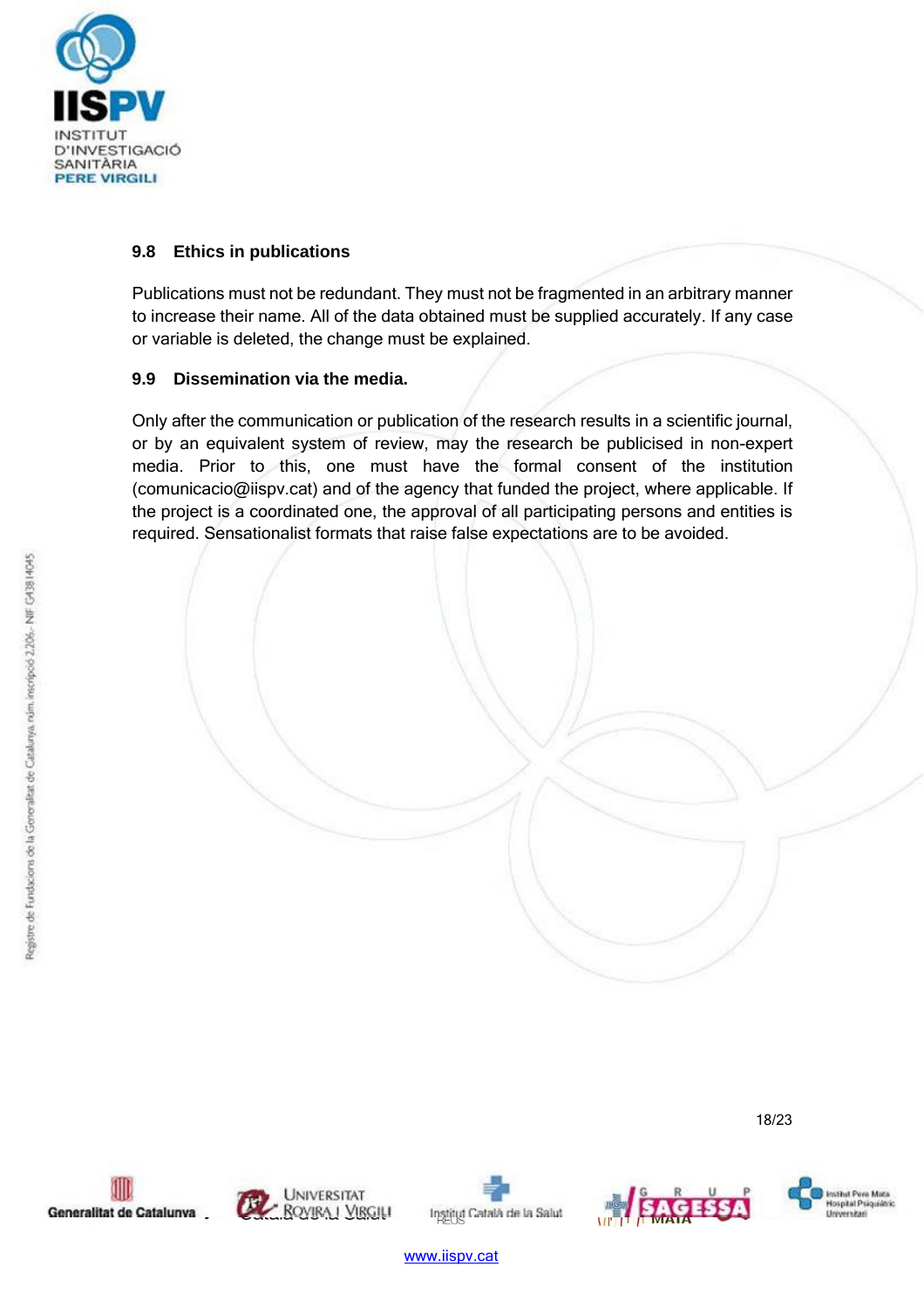

# **10. CONFLICT OF INTERESTS**

#### **10.1 Concept and origin**

There is a possible conflict of interests when the lead researcher, or some member of the team has been influenced by (1) an undeclared economic compensation and/or (2) a personal interest, other than a scientific one, in the design, realisation, or communication of the results of a research **project**..

# **10.2 Notification**

Depending on the case, any conflict of interests must be communicated to the funding agencies, the personnel that evaluate and certify the experimental validity of the project, or the publishers of the scientific journals at the time of the study's evaluation and the consequent decision-making.

# **11. PERSONNEL**

# **11.2 Research personnel**

The IISPV has a research career path that describes the positions: Team leader Lead researcher Post-doctoral researcher: Pre-doctoral researcher (See relevant documentation and regulations of the 'IISPV, [http://www.iispv.cat/personal/documentació\\_rrhh-html\).](http://www.iispv.cat/personal/documentació_rrhh-html))

# **12. RESEARCH INTEGRITY COMMITTEE**

# **12.1. Research Integrity Committee (CIR, initials in Catalan)**

The CIR is a body constituted freely and voluntarily by the members of the internal scientific committee, aimed at promoting knowledge and adapting the guide of good practices. In addition, the CIR arbitrates any consultations and conflicts that may arise, and the research mediator will assist when necessary.

The CIR operates independently and is at the service of the research personnel of the centres adhering to the compliance with this document of good practices, with the sole purpose of supporting the quality of research and contributing to preserving its integrity.

19/23









Institut Pere Mata<br>Hospitat Psiquiátr Universitari

 $2$  For more details on conflicts of interest, see the current recommendations of the ICMJE, *International Committee of Medical Journal Editors,* [http://www.icmje.org](http://www.icmje.org/)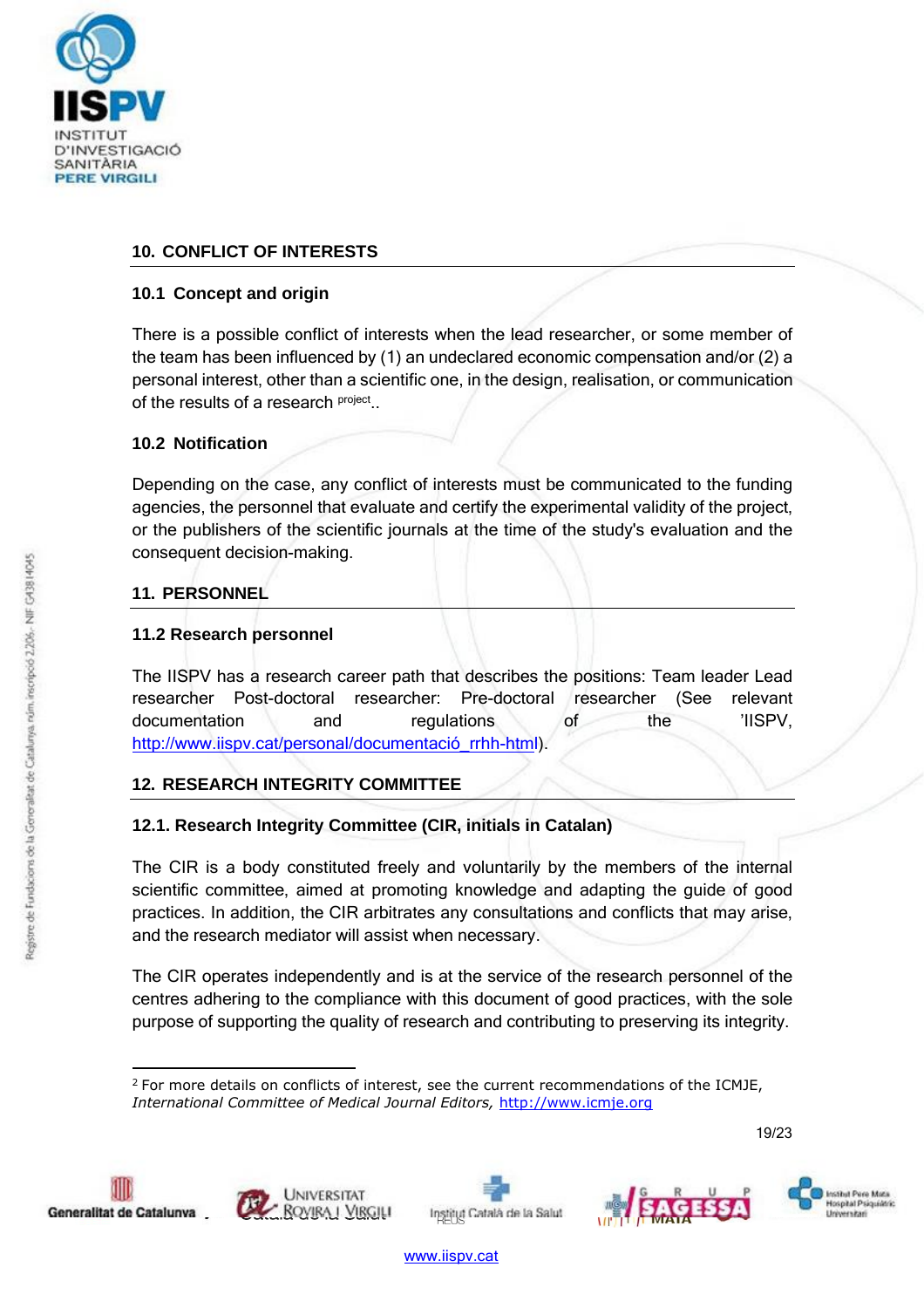

Scope of action<sup>3</sup>:

In relation to the aforesaid functions, the CIR must guarantee at all times the diligence, independence and impartiality in its management and actions, as well as anonymity and confidentiality in the processing of personal data, and the solvency of the information generated. Objectivity must be ensured, deliberations must be supported by reasonable grounds and its resolutions must be fair and equitable. There must be an appeals mechanism. Communications with the CIR must be sent to this address: *cir@iispv.cat* 

# **12.2 Research mediation person (Ombudsperson)**

The research mediator (or Ombudsperson) is an independent person, duly qualified and of the utmost personal integrity.

The Ombudsperson and the CIR are obliged to defend and protect the informant and prevent any negative consequences that his or her accusation could entail. This is particularly important if the person filing the complaint belongs to the same group as the person reported.

The position of Ombudsperson will be occupied by the person who holds the chair of the Ceim of the IISPV with the approval of the Management Committee.

# **13. MISCONDUCT INRESEARCH**

In accordance with the most widely established definition of misconduct, it is the invention, falsification and/or plagiarism of data, or other actions that deviate from the commonly accepted practices by the scientific community as regards the proposal, realisation and/or presentation of research results. Any errors or deficiencies made in good faith are not included in the interpretation of the data.

In order to prevent situations of scientific malpractice from arising, knowledge of the principles of scientific ethics should be encouraged, ensuring there is frequent supervision and monitoring by experts at all levels; avoiding excessive pressure to obtain results and promoting the exchange of information between groups. The Institution must implement the rules of good practice in research included in this document, with special emphasis on data collection systems. These

3

20/23











http://universitatsirecerca.gencat.cat/ca/01 secretaria duniversitats i recerca/la secretaria/organismes/ [c](http://universitatsirecerca.gencat.cat/ca/01_secretaria_duniversitats_i_recerca/la_secretaria/organismes/c) omite-per-a-la-integritat-de-la-recerca-a-catalunya-circat/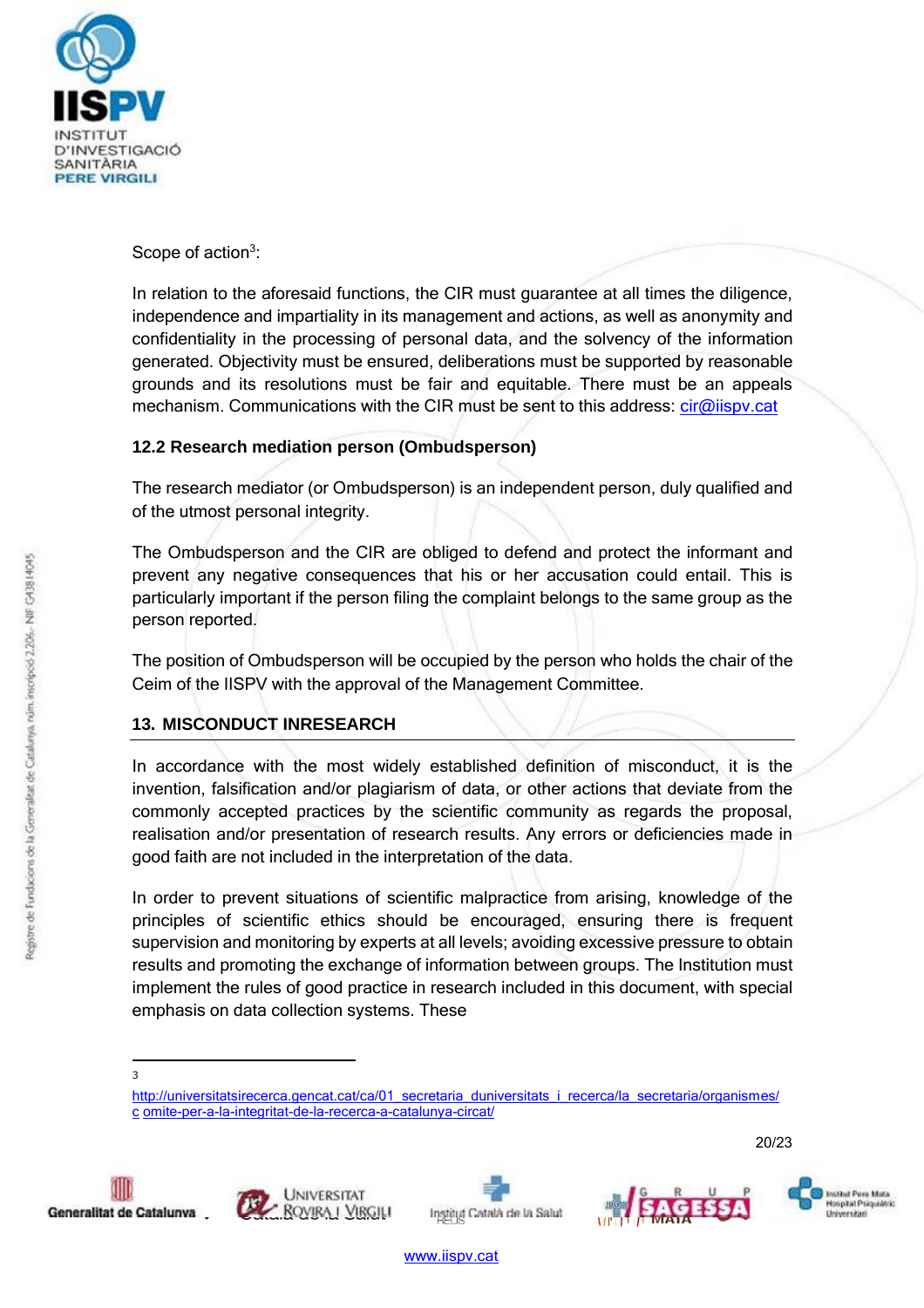

rules not only reduce the risk of errors, as they also greatly facilitate the identifying of cases of scientific misconduct.

# **14. UNDERTAKING OF DISSEMINATION AND APPLICATION**

The management of the IISPV will distribute the document of the Code of Good Scientific Practice to all its staff and to any new person who joins the center at the time of induction. In both cases an acknowledgement of receipt will be issued. This Code can be found on the IISPV's website, where it can be freely consulted.







21/23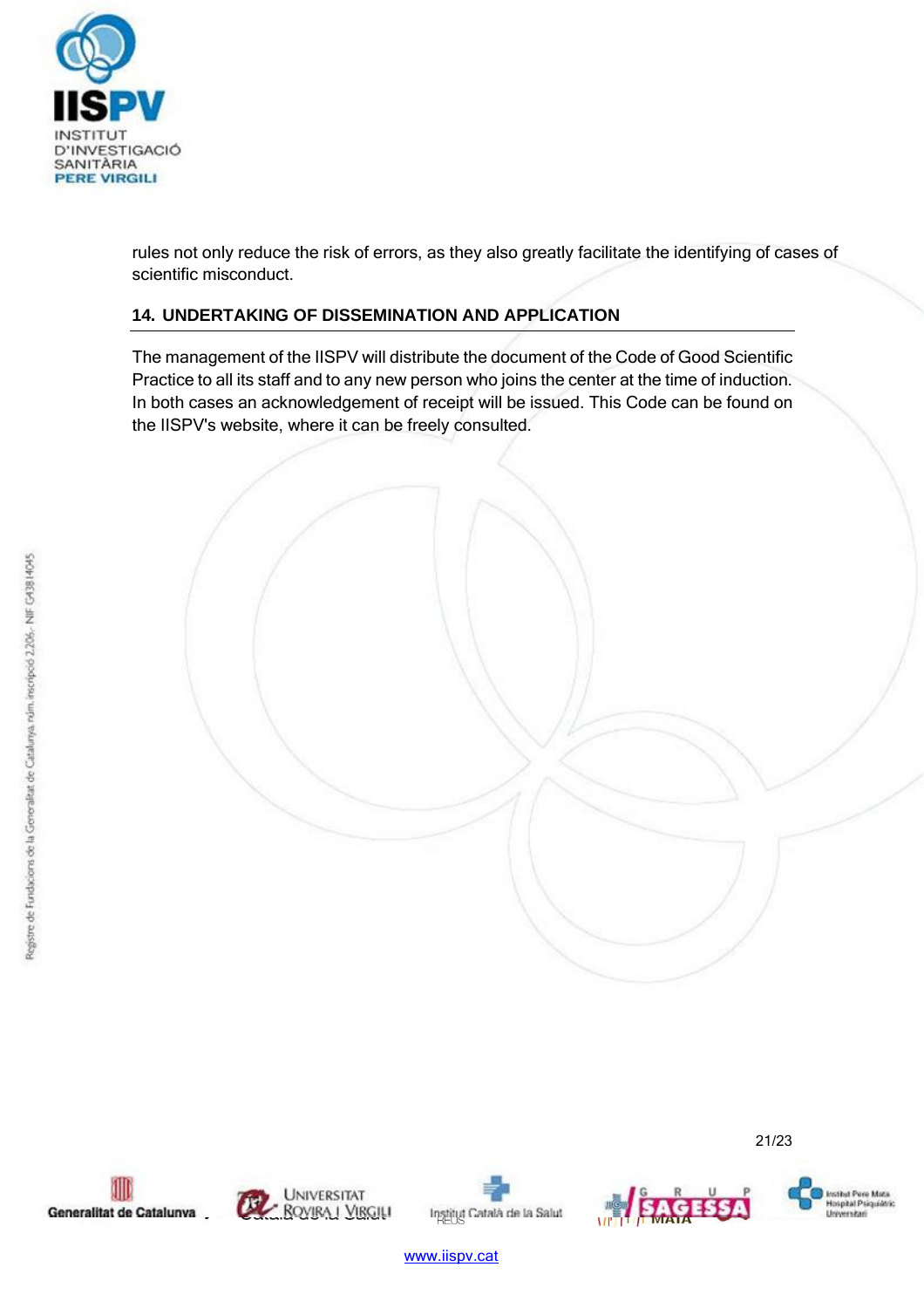

# **REFERENCES**

Documentation consulted for the revision of this code of good research practices:

- Guide to good practices in health science research of the ICS (July 2015)
- IISPV code of good scientific practices (2012 revised edition)
- IISPV code of good scientific practices (approved by the Board of Trustees, 2010)
- La biomedicina del segle xxi: nous paradigmes i noves responsabilitats dels científics (Biomedicine of the 21st century: new paradigms and new responsibilities of scientists). Author: Jordi Camí - Parc de Recerca Biomèdica de Barcelona, Universitat Pompeu Fabra i Fundació Pasqual Maragall.

22/23